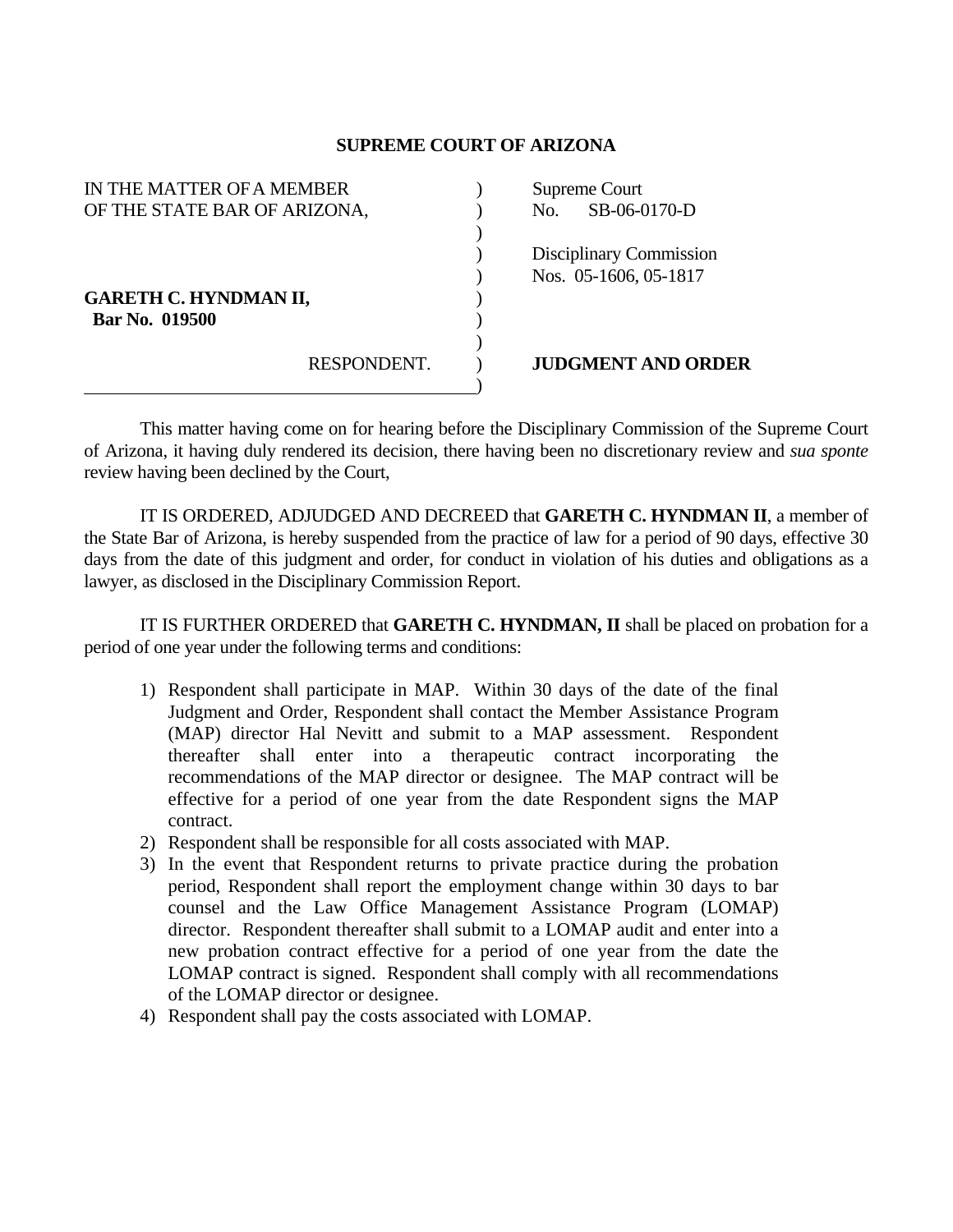Arizona Supreme Court No. SB-06-0170-D Page 2 of 3

- 5) Within 30 days of the date of the order reinstating Respondent from the 90 day suspension, Respondent shall pay restitution to the State Bar for the Ethics Enhancement Program (EEP) enrollment fee, and any other unpaid costs ordered in File No. 03-1331.
- 6) Respondent shall refrain from engaging in any conduct that would violate the Rules of Professional Conduct or the Rules of the Supreme Court of Arizona.
- 7) Respondent shall pay all costs incurred by the State Bar in these disciplinary proceedings. All costs shall be paid within 30 days of reinstatement.
- 8) In the event that Respondent fails to comply with any of the foregoing conditions, and the State Bar receives information to that effect, bar counsel shall file with the Hearing Officer a Notice of Non-Compliance, pursuant to Rule 60(a)5, Ariz. R. Sup. Ct. The Hearing Officer shall conduct a hearing within 30 days after receipt of said notice, to determine whether the terms of probation have been violated and if an additional sanction should be imposed. In the event there is an allegation that any of these terms have been violated, the burden of proof shall be on the State Bar of Arizona to prove non-compliance by clear and convincing evidence.

 IT IS FURTHER ORDERED that Respondent shall comply with all the provisions of Rule 72, Rules of the Supreme Court of Arizona, including, but not limited to, Rule 72(a), which requires that Respondent notify all of his clients, within 10 days from the date hereof, of his inability to represent them and that he should promptly inform this Court of his compliance with this Order as provided in Rule 72(e).

 IT IS FURTHER ORDERED that Respondent shall comply with all rule provisions regarding reinstatement proceedings.

 IT IS FURTHER ORDERED that pursuant to Rule 60(b), the State Bar of Arizona is granted judgment against **GARETH C. HYNDMAN, II** for costs and expenses of these proceedings in the amount of \$600.00, together with interest at the legal rate from the date of this judgment.

DATED this day of , 2007.

 NOEL K. DESSAINT Clerk of the Court